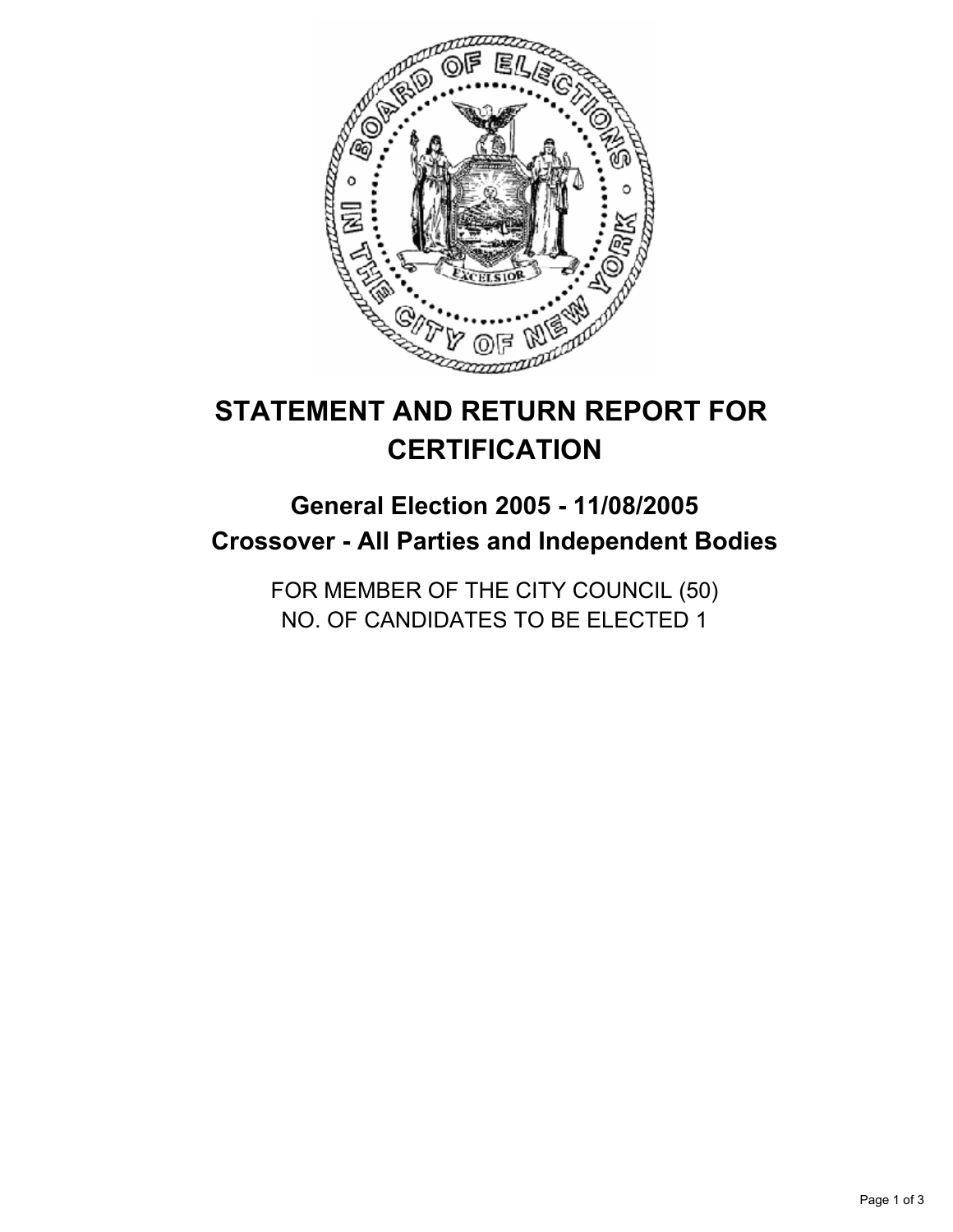

### **Kings County**

| <b>PUBLIC COUNTER</b>       | 1,460 |
|-----------------------------|-------|
| <b>EMERGENCY</b>            | 0     |
| ABSENTEE/MILITARY           | 26    |
| AFFIDAVIT                   | 12    |
| <b>TOTAL BALLOTS</b>        | 1,498 |
| JAMES S ODDO (REPUBLICAN)   | 624   |
| DAVID CEDER (DEMOCRATIC)    | 324   |
| DAVID CEDER (INDEPENDENCE)  | 11    |
| JAMES S ODDO (CONSERVATIVE) | 67    |
| <b>TOTAL VOTES</b>          | 1,026 |
| <b>UNRECORDED</b>           | 472   |

### **Richmond County**

| PUBLIC COUNTER              | 27,806 |
|-----------------------------|--------|
| <b>EMERGENCY</b>            | 19     |
| ABSENTEE/MILITARY           | 853    |
| AFFIDAVIT                   | 253    |
| <b>TOTAL BALLOTS</b>        | 28,931 |
| JAMES S ODDO (REPUBLICAN)   | 17,485 |
| DAVID CEDER (DEMOCRATIC)    | 5,002  |
| DAVID CEDER (INDEPENDENCE)  | 364    |
| JAMES S ODDO (CONSERVATIVE) | 1,993  |
| <b>TOTAL VOTES</b>          | 24,844 |
| <b>UNRECORDED</b>           | 4.087  |